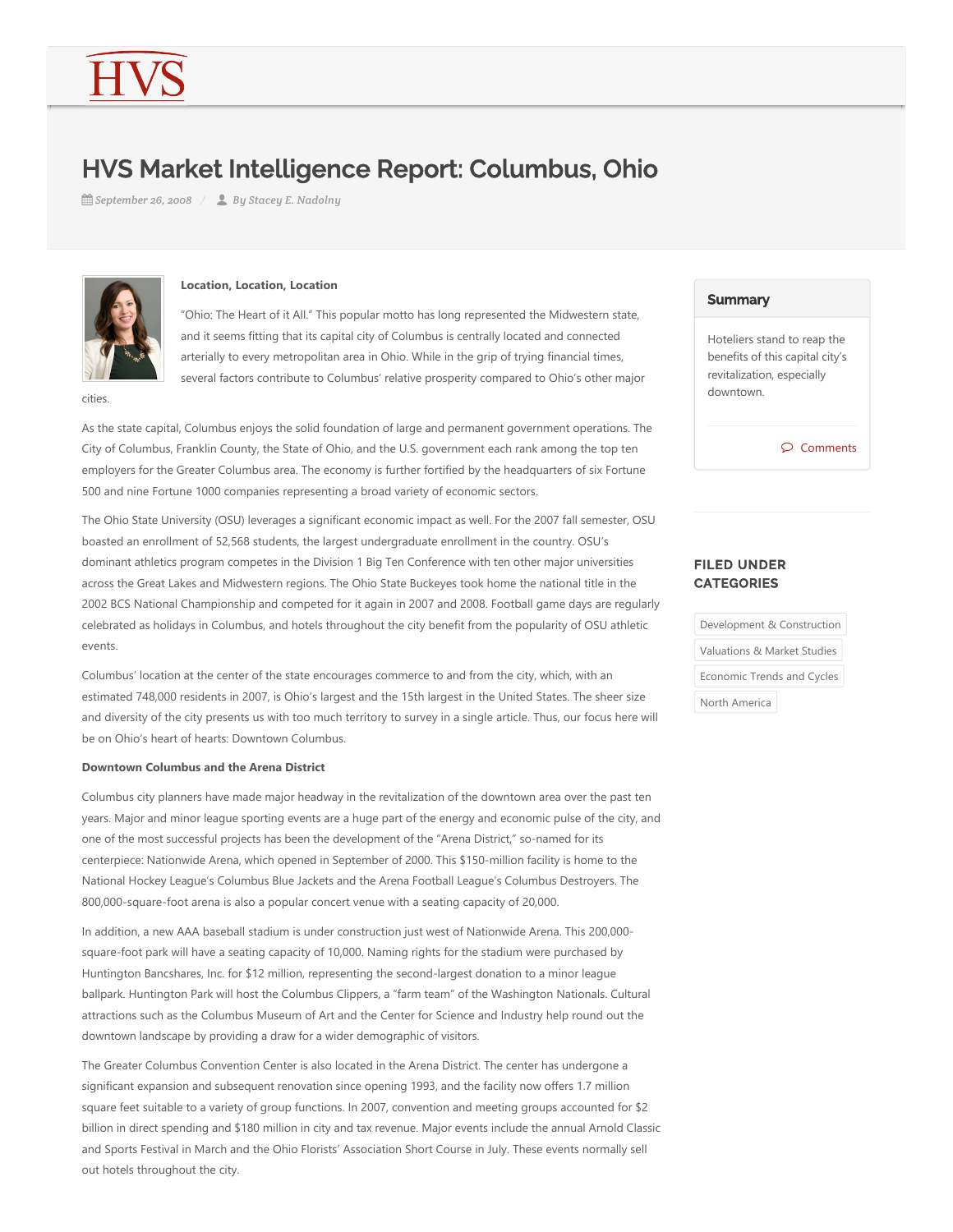Currently, the Convention Center's ability to host 10,000 attendees is unrealized, with the limiting factor being the downtown market's 3,200 hotel rooms, of which only 2,500 are full-service. Center officials announced plans in June of 2008 to increase the marketability of the convention center by adding a full‐service hotel adjacent to the existing site. The introduction of full‐service supply within proximity to the facility would allow the Convention Center to attract larger groups and compete with other second‐tier convention markets like Pittsburgh, Indianapolis, and Louisville. The project, which would be a joint public and private investment, is still in the feasibility stage, and officials predict the hotel would not be completed until 2011.

#### **Hotel Performance Downtown**

Hotels in Downtown Columbus enjoyed a very successful 2007, but much like the rest of the nation, suffered a slight dip in occupancy in 2008. Decreased travel and a struggling national economy, combined with new supply in Downtown Columbus (the Residence Inn opened in February), are expected to result in an occupancy decline through the remainder of 2008. Average rates at Downtown Columbus hotels are expected to grow less aggressively than in past years, again mirroring national trends during the current economic slump.

Average rate has been very strong in recent years, though Downtown does not boast the highest rates in the city; this title belongs to hotels in the Easton/Airport area. Unlike suburban markets such as Easton and Polaris, Downtown Columbus offers very limited retail amenities. Since the opening of Easton Town Center nearly a decade ago, the Easton‐Polaris area has become the retail nucleus of Columbus. Travelers flock to the center's dozens of shopping and dining venues, and these amenities allow hotels in this market to command a premium. Despite a thriving nightlife and entertainment scene, Downtown Columbus does not yet compete with Easton in the retail arena. City Center Mall, once a hallmark of Downtown, has been in decline since 1999 and is now practically deserted. The City of Columbus recently reclaimed control of City Center, though no plans for its redevelopment have been announced. City officials have also initiated a push for retail along High Street downtown, offering possible tax incentives for businesses that relocate to the Central Business District. Through these measures and the addition of downtown attractions (such as those in the Arena District mentioned above), city officials aim to attract more retail offerings to the downtown area.

Government-related travel provides a consistent demand base for city hotels, especially the downtown market, where the Ohio Statehouse also attracts tourists by the busload. In addition to the government, major employers in Downtown Columbus include Nationwide Insurance, JP Morgan Chase, National City Corporation, and American Electric Power. The Columbus Chamber of Commerce estimates that over 100,000 are employed across the downtown area. This bedrock of commercial demand has allowed the downtown lodging market to maintain a market‐wide occupancy level of over 60%. Like most downtown markets, demand in Downtown Columbus is slow on weekends and stronger throughout the week.

Hotels located in Downtown Columbus:

- Hyatt Regency\* 631 rooms
- The Renaissance 408 rooms
- Hyatt on Capitol Square 400 rooms
- Crowne Plaza Downtown\* 377 rooms
- Holiday Inn City Center 240 rooms
- DoubleTree Downtown 194 rooms
- Westin 186 rooms
- Drury Inn & Suites Convention Center\* 180 rooms
- Hampton Inn & Suites Downtown 179 rooms
- Courtyard Downtown 149 rooms
- Red Roof Inn 149 rooms
- Residence Inn Downtown 126 rooms